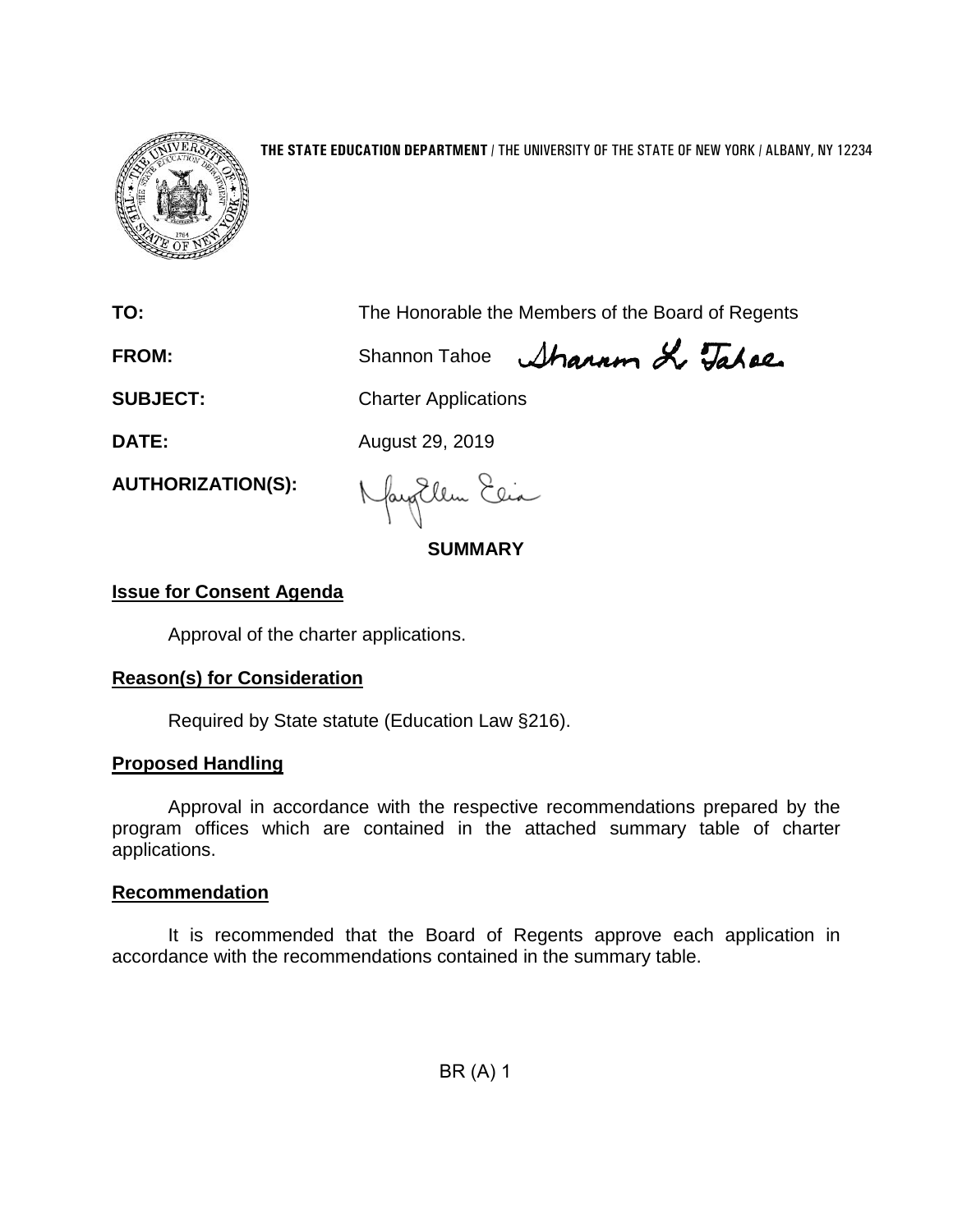# **Summary Table**

| <b>Name of Institution</b>                                                       | Program<br>Area | County<br>(City/Town)<br>of Location | <b>Description of Charter Action(s)</b>                                                                                                                              |
|----------------------------------------------------------------------------------|-----------------|--------------------------------------|----------------------------------------------------------------------------------------------------------------------------------------------------------------------|
| <b>Aviation Historical</b><br>Society of Central New<br>York                     | <b>CE</b>       | Onondaga<br>(Syracuse)               | Amend charter to appoint trustees,<br>update address, revise purposes,<br>revive corporation and extend<br>charter for five years.                                   |
| Company H, 119 <sup>th</sup> N.Y.<br><b>Volunteers Historical</b><br>Association | <b>CE</b>       | <b>Nassau</b><br>(Old Bethpage)      | Extend provisional charter for five<br>years.                                                                                                                        |
| 1816 Farmington<br><b>Quaker Meetinghouse</b><br>Museum                          | <b>CE</b>       | Ontario<br>(Farmington)              | Extend provisional charter for five<br>years.                                                                                                                        |
| <b>Finger Lakes Cultural</b><br>& Natural History<br>Museum                      | <b>CE</b>       | Yates<br>(Penn Yan)                  | Extend provisional charter for five<br>years.                                                                                                                        |
| The Foundation Center                                                            | <b>CE</b>       | <b>New York</b><br>(New York)        | Amend charter to change to<br>corporate name to "Candid", revise<br>the purposes and update IRS<br>language.                                                         |
| Long Island Early<br><b>Fliers Club</b>                                          | <b>CE</b>       | <b>Suffolk</b><br>(Westhampton)      | Amend charter to change corporate<br>name to "Long Island Early Fliers<br>Education Foundation", change the<br>physical and mailing address, and<br>expand purposes. |
| The National Jazz<br>Museum in Harlem                                            | <b>CE</b>       | <b>New York</b><br>(New York)        | Amend charter to change corporate<br>address and make the charter<br>absolute.                                                                                       |
| Neversink Feeder and<br><b>Canal Conservancy</b>                                 | <b>CE</b>       | Orange<br>(Westtown)                 | Grant a Regents certificate of<br>incorporation.                                                                                                                     |
| Niagara County<br><b>Federation of Historical</b><br><b>Societies</b>            | <b>CE</b>       | Niagara<br>(Lockport)                | Amend, replace, and restate the<br>charter as a Regents certificate of<br>incorporation.                                                                             |
| <b>North American</b><br><b>Fiddlers' Hall of Fame</b><br>and Museum Institute   | <b>CE</b>       | Lewis<br>(North Osceola)             | Extend provisional charter for five<br>years.                                                                                                                        |